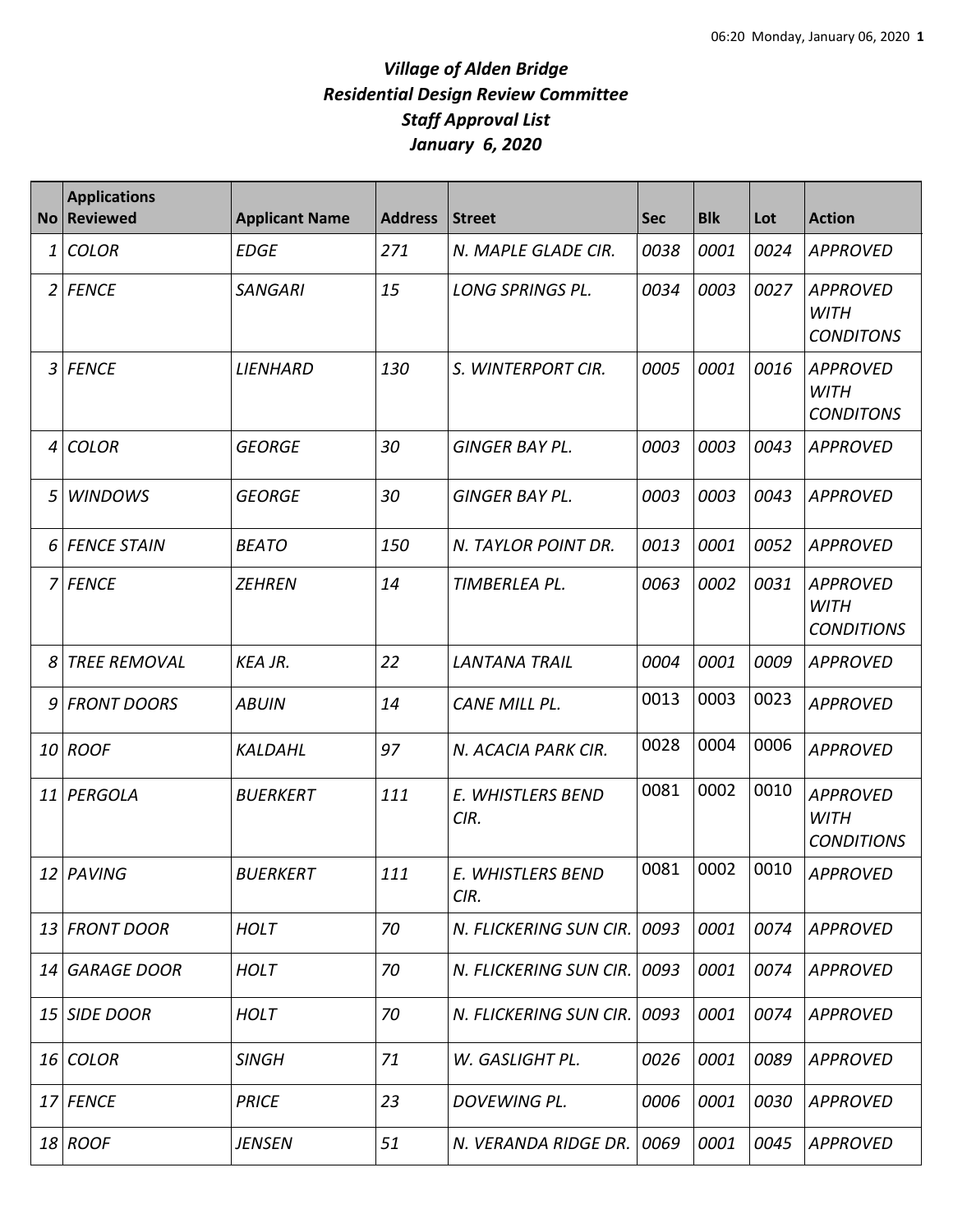## *Village of Alden Bridge Residential Design Review Committee Staff Approval List January 6, 2020*

|    | <b>Applications</b><br>No Reviewed | <b>Applicant Name</b>                                       | <b>Address</b> | <b>Street</b>                      | <b>Sec</b> | <b>Blk</b> | Lot  | <b>Action</b>                                       |
|----|------------------------------------|-------------------------------------------------------------|----------------|------------------------------------|------------|------------|------|-----------------------------------------------------|
| 19 | <b>BASKETBALL GOAL</b>             | <b>MCCOY</b>                                                | 30             | <b>GLENTRACE CIR.</b>              | 0056       | 0001       | 0019 | <b>APPROVED</b>                                     |
|    | 20 FENCE                           | <b>SPAHR JR.</b>                                            | 31             | <b>FREESTONE PL.</b>               | 0049       | 0001       | 0033 | <b>APPROVED</b><br><b>WITH</b><br><b>CONDITIONS</b> |
| 21 | <b>FENCE</b>                       | <b>GARCIA OZUNA</b>                                         | 11             | <b>ROYAL RIDGE PL.</b>             | 0037       | 0002       | 0005 | <b>APPROVED</b><br><b>WITH</b><br><b>CONDITIONS</b> |
| 22 | <b>FENCE</b>                       | <b>CLAYTON</b>                                              | 22             | <b>FREESTONE PL.</b>               | 0049       | 0001       | 0039 | <b>APPROVED</b><br><b>WITH</b><br><b>CONDITIONS</b> |
| 23 | <b>ROOF</b>                        | <b>DAVIES</b>                                               | 30             | <b>NOBLE BEND DR.</b>              | 0049       | 0001       | 0023 | <b>APPROVED</b>                                     |
| 24 | <b>COLOR</b>                       | <b>BROMLEY</b>                                              | 74             | S. HAWTHORNE<br><b>HOLLOW CIR.</b> | 0086       | 0001       | 0068 | <b>APPROVED</b>                                     |
| 25 | <b>TREE REMOVAL</b>                | <b>CAPANO</b>                                               | 129            | SUMMERHAZE CT.                     | 0092       | 0001       | 0033 | <b>APPROVED</b>                                     |
|    | $26$ SPA                           | <b>HARRISON</b>                                             | $\overline{2}$ | <b>BEERCH BARK PL.</b>             | 0059       | 0002       | 0001 | <b>APPROVED</b><br><b>WITH</b><br><b>CONDITIONS</b> |
| 27 | <b>ROOF</b>                        | HERMAN                                                      | 6              | SILKBAY PL.                        | 0030       | 0001       | 0052 | <b>APPROVED</b>                                     |
|    | 28 ROOF                            | <b>LETSINGER</b>                                            | 151            | <b>GREEN GABLES CIR.</b>           | 0009       | 0002       | 0007 | <b>APPROVED</b>                                     |
|    | 29 FENCE                           | <b>THOLEN</b><br><b>&amp;MARVELLA S</b><br><b>REV TRUST</b> | $\overline{2}$ | <b>FREESTONE PL.</b>               | 0049       | 0001       | 0041 | <b>APPROVED</b><br><b>WITH</b><br><b>CONDITIONS</b> |
|    | 30 FENCE                           | <b>BELL</b>                                                 | 27             | DOVEWING PL.                       | 0006       | 0001       | 0031 | <b>APPROVED</b><br><b>WITH</b><br><b>CONDITIONS</b> |
|    | 31 FENCE                           | HE                                                          | 46             | S. WILLOW POINT CIR.               | 0001       | 0002       | 0023 | <b>APPROVED</b>                                     |
|    | 32 FENCE                           | <b>BENOIT II</b>                                            | 53             | SILVER CRESCENT CT.                | 0033       | 0001       | 0061 | APPROVED                                            |
|    | 33 FENCE                           | <b>JOHNSON</b>                                              | 31             | DOVEWING PL.                       | 0006       | 0001       | 0032 | <b>APPROVED</b>                                     |
|    | 34 FENCE                           | <b>GARCIA</b>                                               | 22             | <b>JUNIPER GROVE PL</b>            | 0044       | 0001       | 0018 | <b>APPROVED</b><br><b>WITH</b><br><b>CONDITIONS</b> |
| 35 | <b>GARAGE DOORS</b>                | <b>JUNG CHUN</b>                                            | 14             | CANE MILL PL.                      | 0013       | 0003       | 0023 | <b>APPROVED</b>                                     |